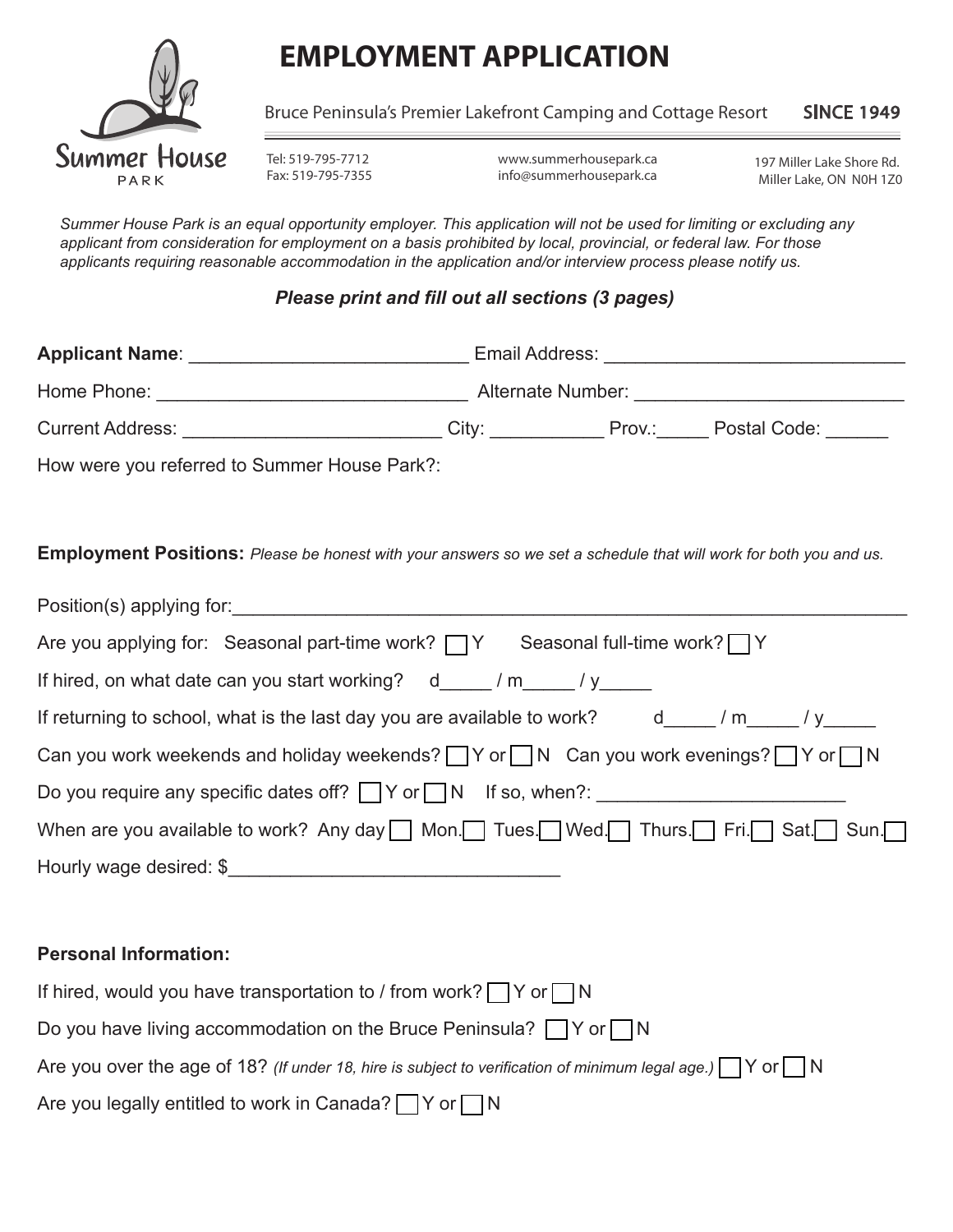

# **EMPLOYMENT APPLICATION** pg. 2

| Name: |  |
|-------|--|
|       |  |

## **Education, Training and Experience**

| <b>High School:</b>                                                                             |                                        |  |  |  |
|-------------------------------------------------------------------------------------------------|----------------------------------------|--|--|--|
|                                                                                                 |                                        |  |  |  |
| Number of years completed: __________________                                                   | Did you graduate? $\Box Y$ or $\Box N$ |  |  |  |
| What was the best life experience you've gained during your high school education?              |                                        |  |  |  |
|                                                                                                 |                                        |  |  |  |
|                                                                                                 |                                        |  |  |  |
|                                                                                                 |                                        |  |  |  |
|                                                                                                 |                                        |  |  |  |
|                                                                                                 |                                        |  |  |  |
|                                                                                                 |                                        |  |  |  |
|                                                                                                 |                                        |  |  |  |
| <b>Post Secondary Education:</b>                                                                |                                        |  |  |  |
|                                                                                                 |                                        |  |  |  |
|                                                                                                 | Did you graduate? $\Box Y$ or $\Box N$ |  |  |  |
| Degree / diploma earned: ______________________                                                 |                                        |  |  |  |
| What are the most significant work-related skills gained during your post secondary education?  |                                        |  |  |  |
|                                                                                                 |                                        |  |  |  |
|                                                                                                 |                                        |  |  |  |
|                                                                                                 |                                        |  |  |  |
|                                                                                                 |                                        |  |  |  |
|                                                                                                 |                                        |  |  |  |
|                                                                                                 |                                        |  |  |  |
|                                                                                                 |                                        |  |  |  |
|                                                                                                 |                                        |  |  |  |
| <b>Work experience:</b>                                                                         |                                        |  |  |  |
| What has been your favourite work experience and why?                                           |                                        |  |  |  |
|                                                                                                 |                                        |  |  |  |
|                                                                                                 |                                        |  |  |  |
|                                                                                                 |                                        |  |  |  |
|                                                                                                 |                                        |  |  |  |
|                                                                                                 |                                        |  |  |  |
|                                                                                                 |                                        |  |  |  |
|                                                                                                 |                                        |  |  |  |
|                                                                                                 |                                        |  |  |  |
|                                                                                                 |                                        |  |  |  |
| Please include a current résumé with more information about your education and work experiences |                                        |  |  |  |
| including three or more references.                                                             |                                        |  |  |  |